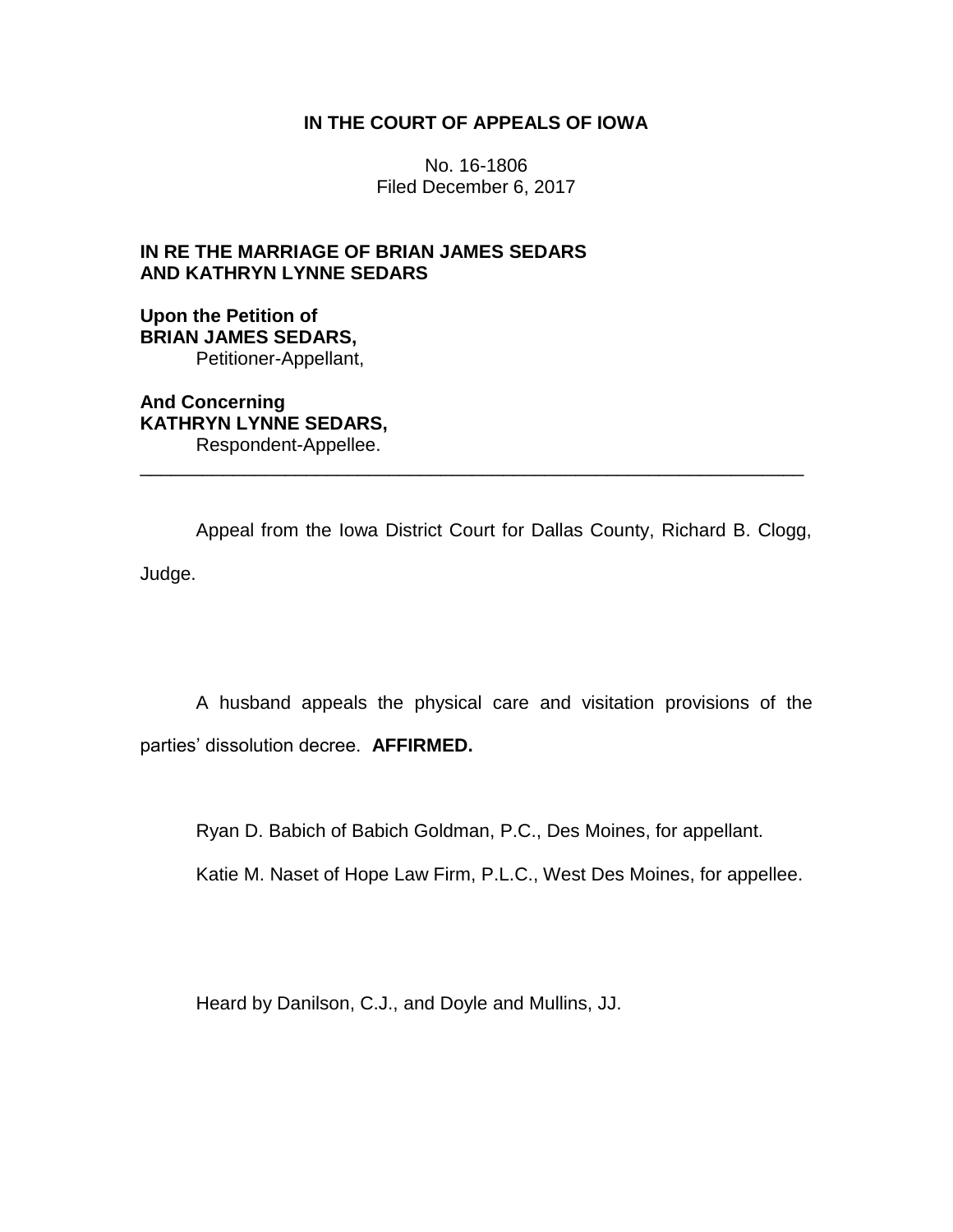### **MULLINS, Judge**

 $\overline{a}$ 

Brian Sedars appeals the physical care and visitation provisions of the decree dissolving his marriage to Kathryn (Katie) Sedars. He primarily argues the district court erred in failing to award him physical care of the parties' minor children. He requests a reversal of that portion of the decree and a corresponding amendment to the parties' child-support obligations. In the alternative, he argues he should be awarded significantly more visitation with the children. Both parties request an award of appellate attorney fees.

### **I. Background Facts and Proceedings**

Upon our de novo review and based on the evidence we find credible, $<sup>1</sup>$  we</sup> make the following findings of fact. Brian and Katie married in 2006 and are the parents of two minor children, a daughter and a son, born in 2009 and 2014, respectively. At the time of trial, Brian was thirty-five years old and Katie thirtytwo; both are in good health. Brian is a program-integrity manager for an insurance company. In this position, Brian earns approximately \$85,000 per year and has the ability to work from home ninety percent of the time. Katie is a special-education teacher at a middle school earning approximately \$40,000 per

 $<sup>1</sup>$  In this case, we are without the benefit of the district court's credibility determinations.</sup> Based on our de novo review of the record we find the testimony of Katie, Brian's mother, and Brian's aunt credible. We find Katie's testimony credible because, in her testimony, she was willing to concede to the existence of facts that were detrimental to her position in the case. We find the testimony of Brian's family members credible because both family members were involved in the children's lives, had close relationships with Brian prior to the parties' separation, and their testimony was largely detrimental to his case.

We find not credible much of the testimony of Brian and his significant other, Amanda Smith. In their testimony, when faced with facts adverse to Brian's case, they either denied such facts outright or attempted to bend them in Brian's favor, even when such facts were supported by other evidence and the testimony of the witnesses we find credible.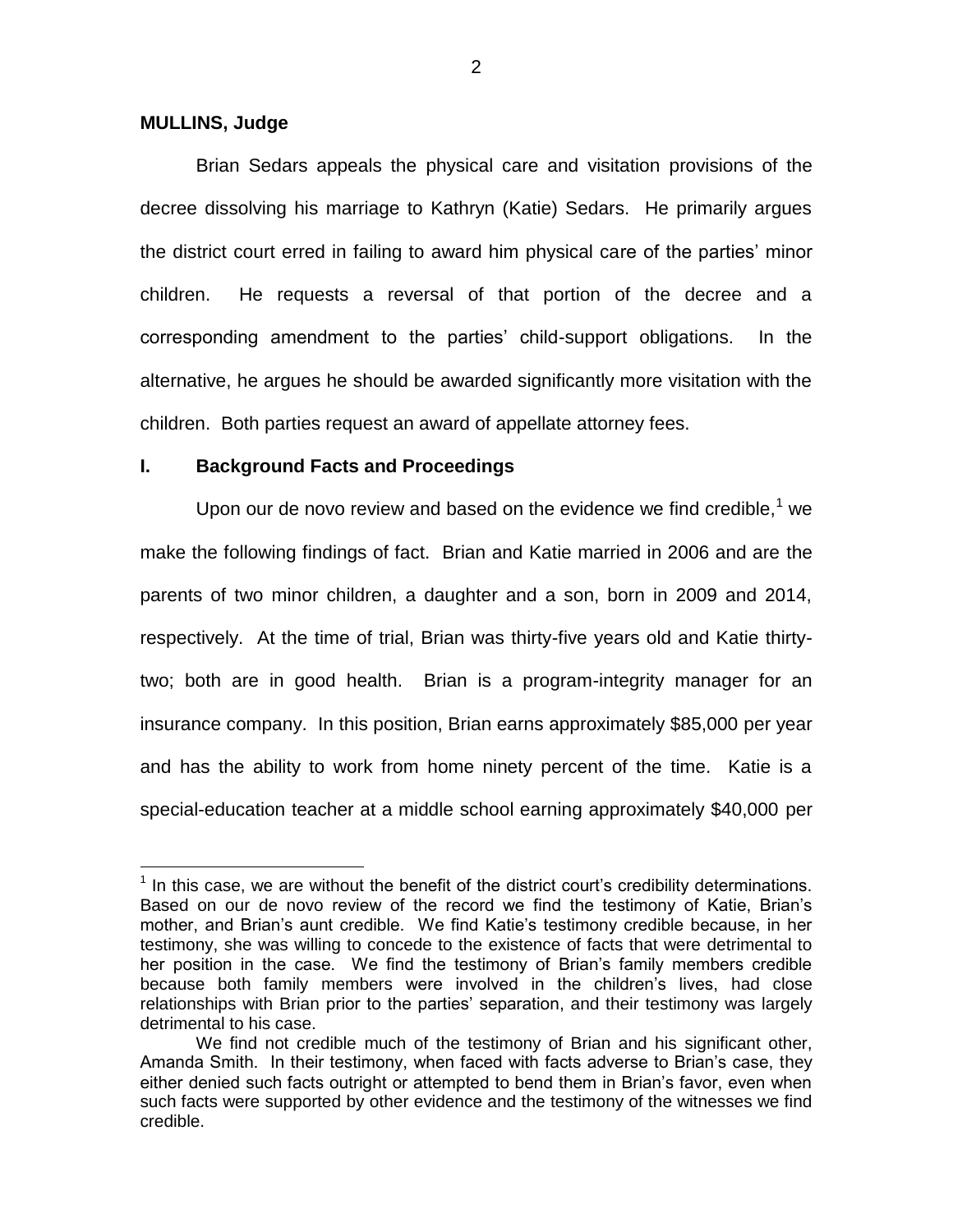year. Katie's position allows her to have time off from work for seasonal and holiday breaks. Both parties conceded at trial that the other is generally a good parent to the minor children. The evidence presented at trial generally focused on the historical caregiving attributes of each party and the conduct of each toward one another during the proceedings. Generally lacking in the evidence is that which would show how either of the parties' behavior during the proceedings had a negative effect on the children.

Brian filed a petition for dissolution of marriage in September 2015 requesting temporary and permanent joint legal custody and joint physical care. Prior to trial, the court approved the parties' stipulation to, among other things, temporary, joint legal custody of the children;<sup>2</sup> a temporary parenting schedule allowing Brian six nights of parenting time and Katie eight nights of parenting time per two-week period and alternating parenting time to each on holidays, school breaks, and other occasions; and Brian's monthly payment of temporary child support in the amount of \$782.52. Although the parties initially agreed in their pleadings that joint physical care would be appropriate upon dissolution, both subsequently amended their pleadings to request an award of physical care.

The evidence we find credible supports a finding that Katie was the primary caregiver of the parties' children both before and after the parties separated and that she is more able to minister the children's needs. Although Brian assisted with caring for the children when available and when the

 $2$  The agreement required, among other things, equal participation in "decisions affecting the children's legal status, medical care, education, extracurricular activities, and religious training" and that each party "foster feelings of affection and respect between the children and the other party."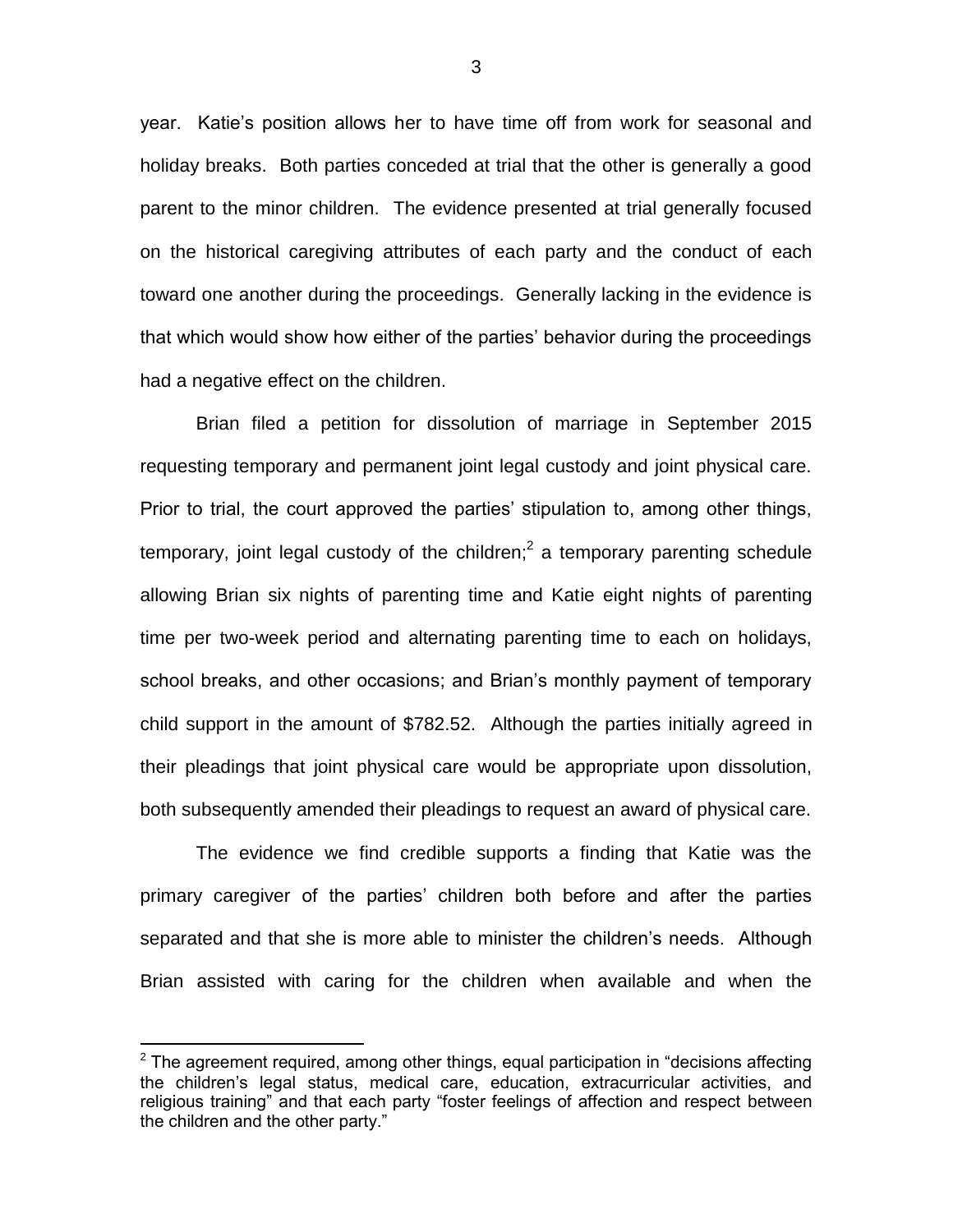assistance was needed, we find Katie shouldered the bulk of tasks associated with caring for and raising the children. When the parties' first child was born, parental duties were generally divided based upon the parties' work schedules, availability, and other family tasks, with the exception of breastfeeding, which fell to Katie. The division was largely the same when the parties' second child was born, but at this point Brian provided more of his time to the older child than the younger because Katie was breastfeeding, and as the younger child's source of sustenance, was naturally required to provide more attention to the younger child. Katie was more able to attend to the children's specific needs when they were infants, as Brian has "never been a huge fan of babies." Katie has primarily cared for the children during periods of her maternity leave, seasonal and holiday breaks from school, and Brian's battle with thyroid cancer.

Shortly before filing his petition, Brian decided he wanted to pursue a relationship with another woman, Amanda Smith, with whom he had started a relationship in August 2015—Brian advised Katie of his desire to dissolve their marriage so he could pursue this relationship further.<sup>3</sup> Around the time Brian filed his petition, he and Amanda stayed the night in a camper located at the parties' marital home when Katie and the children were staying elsewhere. In the middle of the night, Katie went to the camper and confronted them. Brian and

 $\overline{a}$ 

<sup>3</sup> We note from the outset that Iowa is a no-fault-divorce state. *See In re Marriage of Fennelly*, 737 N.W.2d 97, 103 (Iowa 2007). "[W]e only consider a party's indiscretions if [a] child was harmed by the behavior." *In re Marriage of Rothfus*, No. 13-1745, 2014 WL 2885340, at \*4 (Iowa Ct. App. June 25, 2014).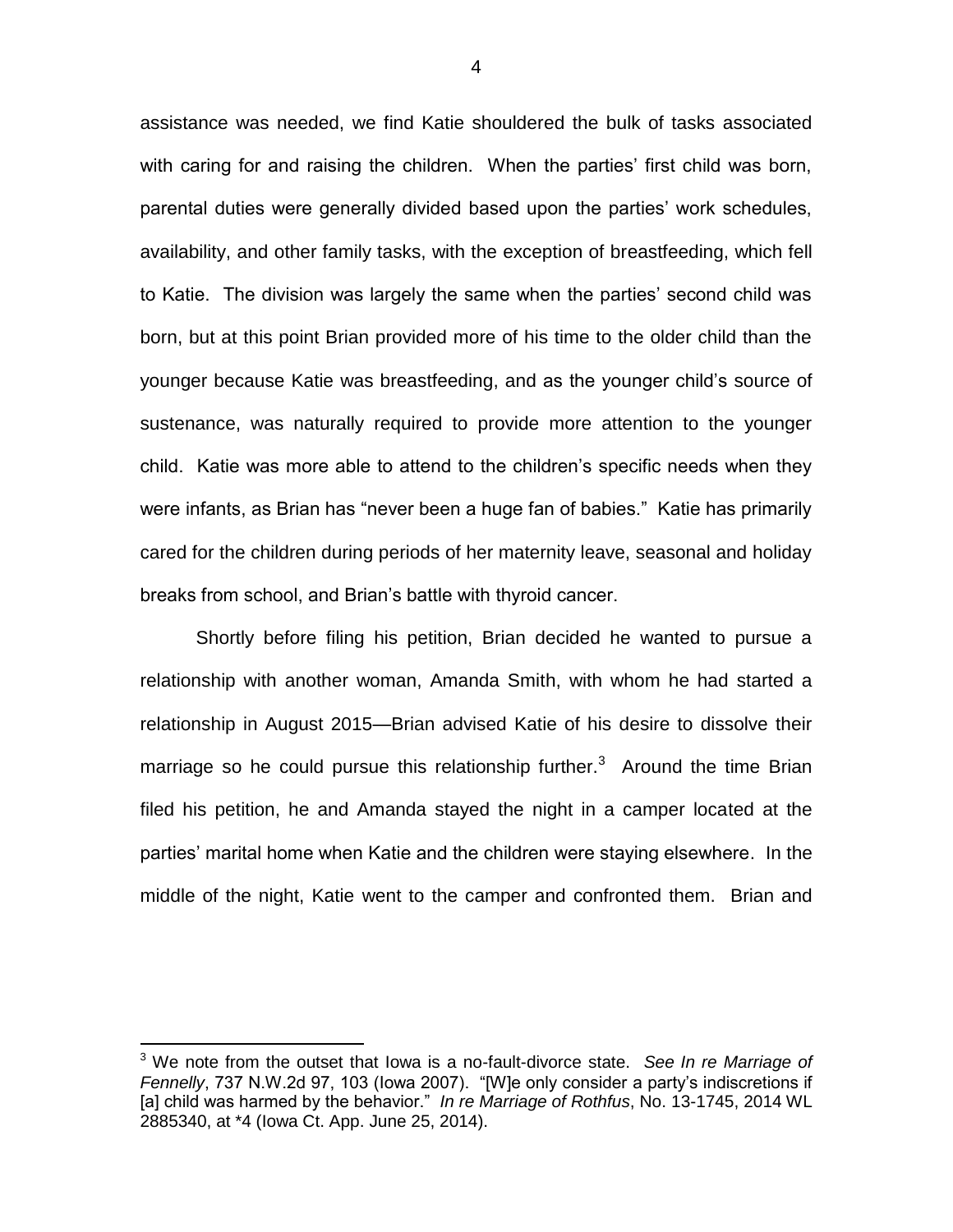Amanda accused Katie of assault, which she denies. Brian and Amanda called the police, but no criminal charges were ever filed against Katie.<sup>4</sup>

Brian moved into his own apartment shortly after this occurrence and subsequently moved in with Amanda in late January 2016. Amanda has two daughters, one is three-years old and the other is five-years old. According to Brian, his children and Amanda get along "excellent[ly]" and "her bond with [his] children is very impressive." Correspondence between Brian and his daughter's guidance counselor indicates that the daughter has transitioned well into Brian and Amanda's home and that she likes Amanda, despite Katie's distaste for her. Since moving in with Amanda, Brian has sent Katie weekly updates concerning the children. At some point during the proceedings, Katie started sending Brian weekly updates as well. If Brian receives physical care of the children, he intends to remove his daughter from the Adel school district, where she has attended kindergarten and first grade and receives counseling regarding her parents' separation, and enroll her in the Waukee school district, where Amanda's children now attend. He believes Waukee is a superior school district and "[i]t would be more convenient for [him]" if the children went there. Katie's desire is to allow her daughter to continue her education in Adel.

The parties have struggled in their efforts to co-parent their children since their separation. Brian has pushed the parties' status as joint-legal custodians to its limits and demanded that he be involved in every single decision relating to the children, even those relating to matters that he clearly had no interest in

 $4$  Brian and Amanda alleged Katie assaulted Amanda on another occasion at their home in February 2016 when Katie was picking up the children. Again, however, no charges were ever filed.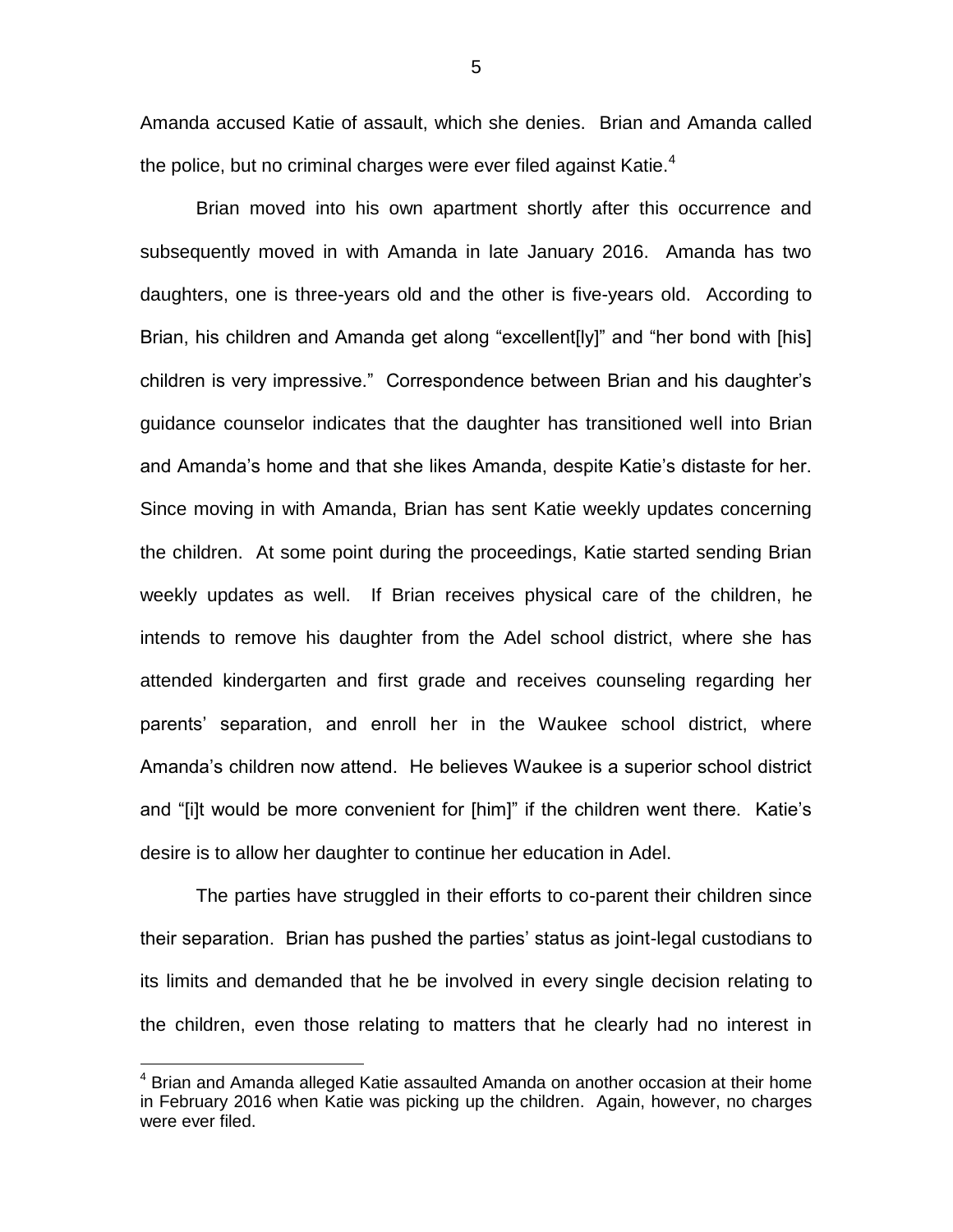being involved prior to the separation. The record reveals a volitional effort on the part of Brian to push Katie to the edge throughout the proceedings in an attempt to get her to unravel and violate the temporary-matters order. Katie, obviously struggling with the fact that Brian left her for another woman, said some particularly hateful things to Brian and was slow to accept his rejection of her and his preference for another woman. She was initially resistant to the ideas of co-parenting with Brian and the children having two separate homes. The record reveals, however, that she has made progress in coming to terms with what the situation and the best interest of her children require of her.

The record makes clear that Katie has advised the parties' daughter of the reasoning for the dissolution proceedings and that it is Brian's fault.<sup>5</sup> Katie has stated in electronic correspondence with Brian that Brian has "decided to not be a part of his family" and she "feel[s] it's important to focus on [the children's] actual family and not just [Brian and Amanda]." Katie has also advised Brian that the children would "be better off without [him]" and she wishes he would die. She has also stated, "I don't want my children growing up with you. I will keep them safe."<sup>6</sup> She has told her children that Brian's house is not their home. However, Katie has never denied Brian the visitation he is entitled to under the temporarymatters order. Brian has also directed a fair share of disparaging comments at

 $5$  At trial, Katie testified she never made any disparaging comments to her children about Brian. The statements she made in her exchanges with Brian during the proceedings reveal at least that she told her daughter that the divorce is Brian's fault.

 $6$  These statements are a small sampling of many similar statements Katie made to Brian during the proceedings. The bulk of these statements, however, were made early in the proceedings, at a time when Katie was still struggling with the fact that Brian left her for another woman. As noted, the record reveals Katie has made progress with understanding her responsibilities as a co-parent.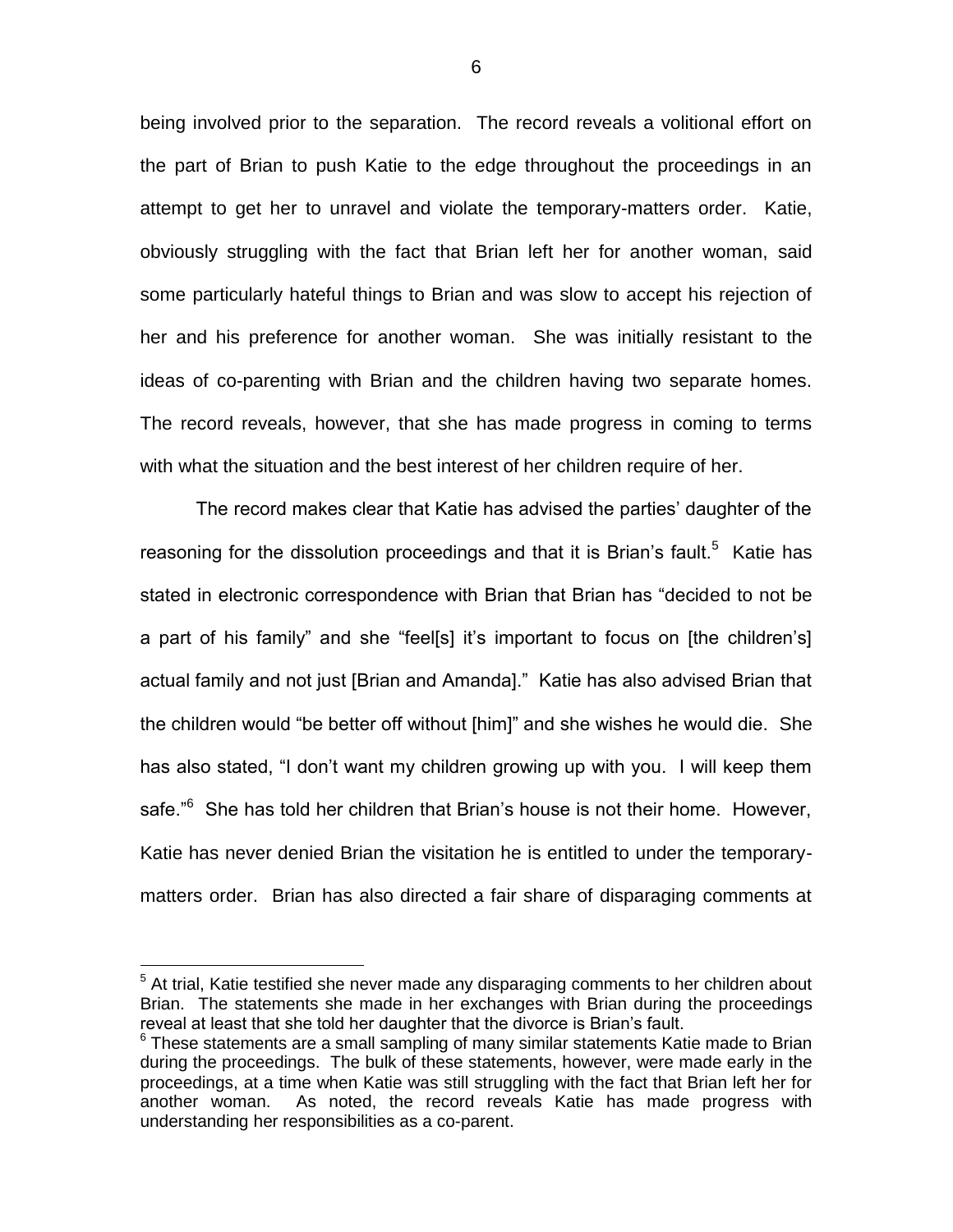Katie, at least once in the children's presence, calling her dumb and stupid, a "fat ass," and another name that need not be identified in this opinion.

Both parties are involved with the older child's extracurricular activities and schooling and often communicate with her teacher and guidance counselor. Since the separation, Katie has continued to involve Brian with matters concerning the children's medical and dental appointments, at least to the same extent that he was involved prior to the separation. Katie has unilaterally made decisions regarding their daughter's extracurricular activities and their son's daycare provider but, again, Katie was primarily responsible for coordinating these matters prior to the separation. All of the extracurricular activities that the daughter is involved in pre-date the parties' separation; Brian is familiar with the activities, scheduling, and the contact information of the establishments associated with the activities. Brian has made unilateral decisions regarding the children's religious education and has started taking the children to a Lutheran church without soliciting Katie's input on the matter; the children were baptized as Catholic.

Trial was held in April 2016. The district court entered its decree in August 2016 and, noting its consideration of the factors contained in Iowa Code section 598.41(3) (2015), concluded, "It is in the best interests of the minor children that they be placed in the joint legal custody of Brian and Katie, with primary physical care being placed with Katie." The court awarded Brian "reasonable and liberal parenting time with the minor children as the parties can agree" or, if the parties were unable to agree, every other weekend from "Friday at 5:00 PM until Sunday at 5:00 PM" and every "Wednesday at 5:00 PM until Thursday at the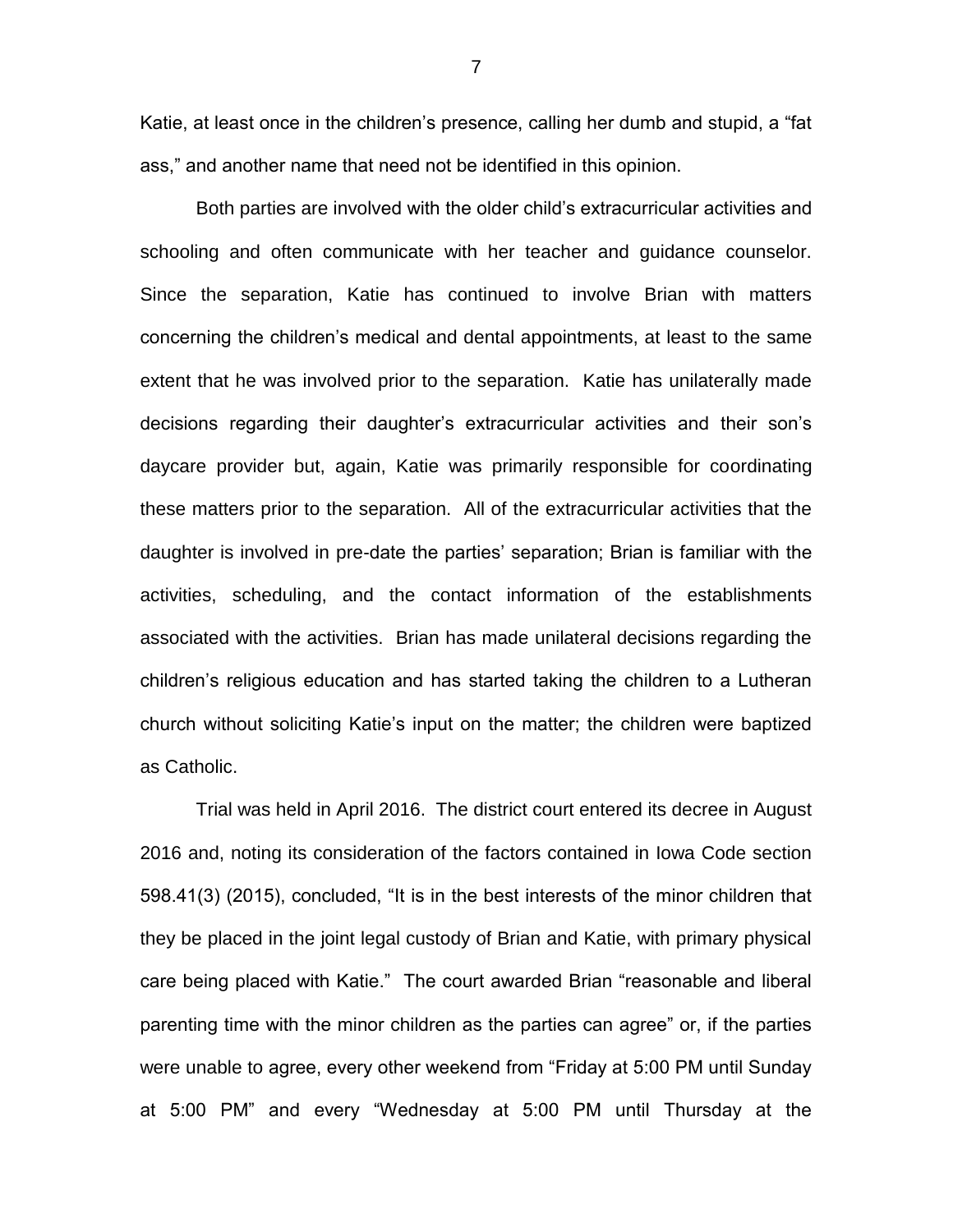commencement of the school day or 9:00 AM in the event that the children do not have school." Brian's parenting time was also to include two weeks in the summer and alternating spring breaks, holidays, and other occasions. Brian was ordered to pay monthly child support in the amount of \$1239.41 while both children were eligible therefore, and \$862.05 upon the ineligibility of one of the children.

Brian filed a timely motion to amend pursuant to Iowa Rule of Civil Procedure 1.904(2) requesting the court to, among other things, "amend his visitation schedule to an amount of time, at a minimum, equal to the parenting time he was granted under the Temporary Stipulation" and recalculate his child-support obligation accordingly. Following a hearing, the court denied Brian's motion and this appeal followed.

#### **II. Standard of Review**

Review of dissolution cases is de novo. Iowa R. App. 6.907; *In re Marriage of Schenkelberg*, 824 N.W.2d 481, 483–84 (Iowa 2012). Because the court bases its decision on the unique facts of each case, precedent is of little value. *In re Marriage of Brown*, 776 N.W.2d 644, 647 (Iowa 2009).

## **III. Physical Care**

Brian argues the district court erred in granting Katie physical care of the minor children. He specifically argues (1) he has a superior ability to promote the relationship between the children and Katie and (2) he can provide a superior and more stable living arrangement for the children.

"Physical care" involves "the right and responsibility to maintain a home for the minor child[ren] and provide for the routine care of the child[ren]." Iowa Code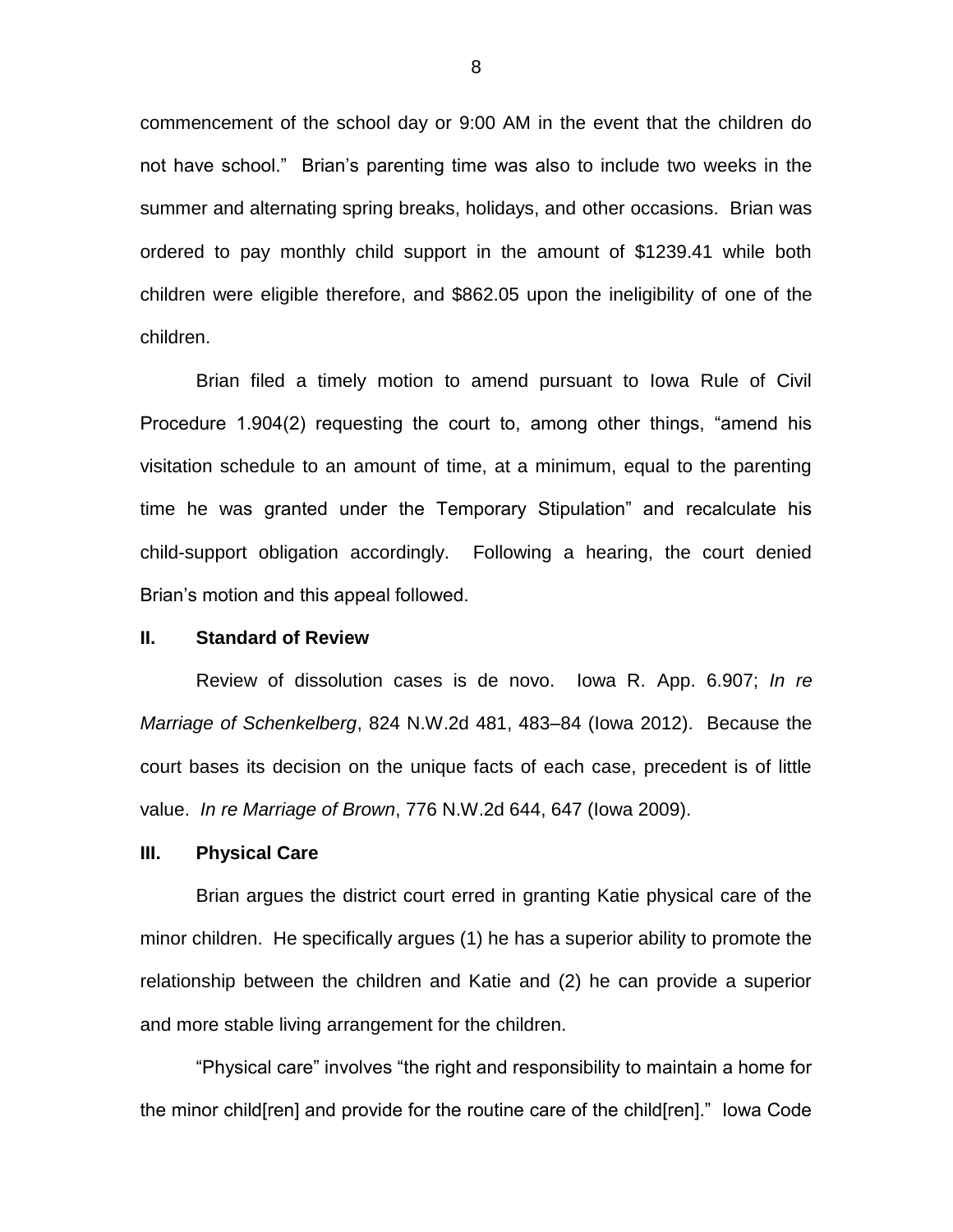§ 598.1(7). The court considers a number of factors in determining which parent should have physical care. *See id*. § 598.41(3); *In re Marriage of Winter*, 223 N.W.2d 165, 166–67 (Iowa 1974). The fundamental goal in determining physical care of a child in an action for dissolution of marriage is to place the child in the care of the parent who will likely accommodate the long-range best interests of the child. *Winter*, 223 N.W.2d at 167. "[T]he basic framework for determining the best interest of the child" is well established. *In re Marriage of Hansen*, 733 N.W.2d 683, 696 (Iowa 2007); *see generally* Iowa Code § 598.41. Generally, stability and continuity of caregiving are important considerations. *Hansen*, 733 N.W.2d at 696. Finally, "[t]he objective of a physical care determination is to place the children in the environment most likely to bring them to health, both physically and mentally, and to social maturity." *Id*. at 695.

Brian first argues his ability to promote the relationship between the children and Katie is superior to Katie's ability to support his relationship with the children. One factor in our analysis is "[w]hether each parent can support the other parent's relationship with the child[ren]." Iowa Code § 598.41(3)(e); *see also id.* § 598.41(5)(b) ("[T]he parent responsible for providing physical care shall support the other parent's relationship with the child."); *In re Marriage of Barry*, 588 N.W.2d 711, 713 (Iowa Ct. App. 1998) ("The denial by one parent of a child's opportunity to have meaningful contact with the other parent is a significant factor in determining the custody or physical care arrangement.").

Brian complains of Katie's statements throughout the proceedings that she does not want the children to have a relationship with him. We recognize early in the proceedings, Katie struggled with the fact that Brian left her for another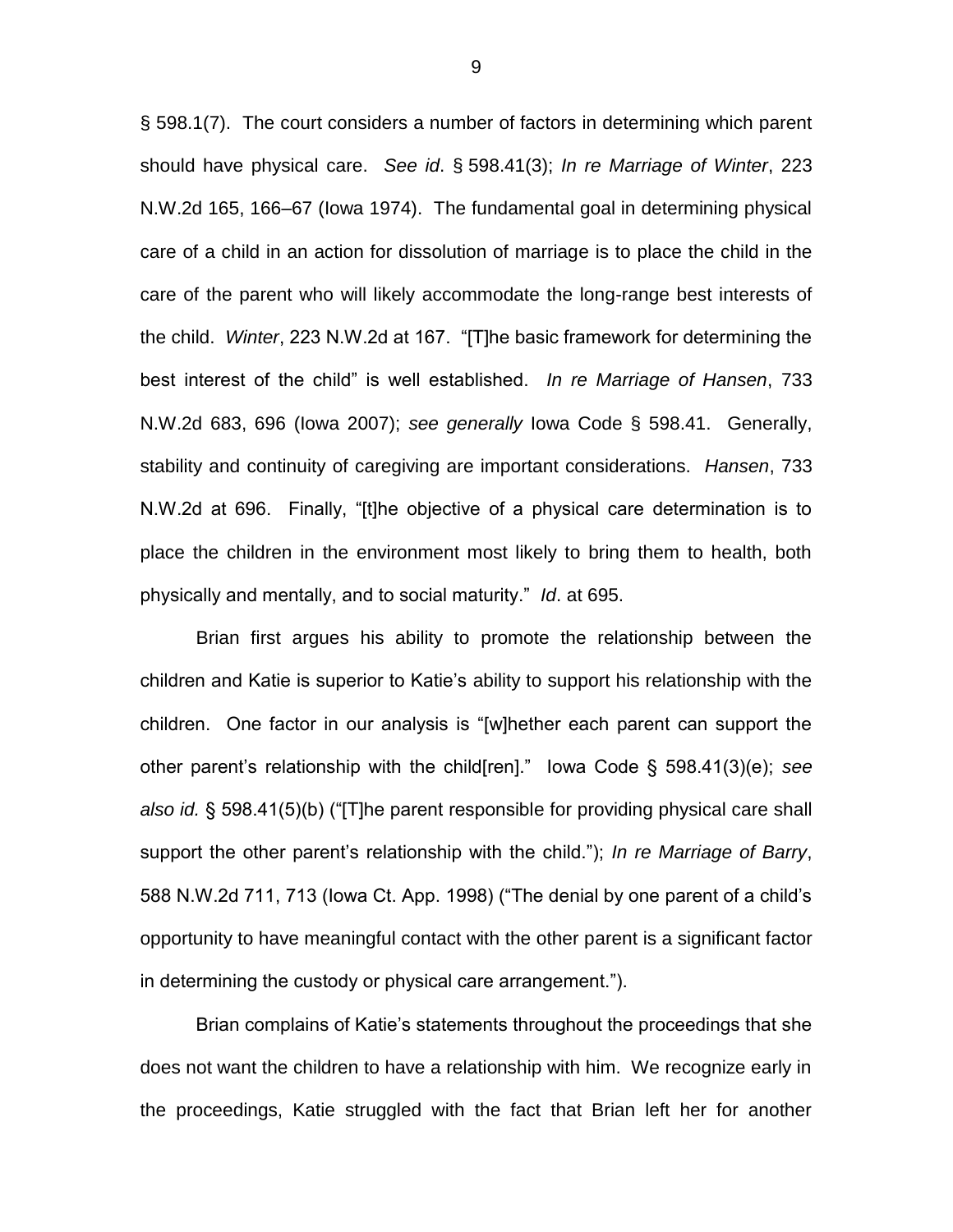woman and Katie directed hostile statements toward Brian. But, this conduct did not permeate the proceedings—Katie came to terms with her situation and progressed toward conduct that is expected of a co-parent and effectively dealt with the emotions that resulted in these early, negative statements. *Cf. In re Marriage of Shanklin*, 484 N.W.2d 618, 619–20 (Iowa Ct. App. 1992) (affirming award of physical care to father where mother was "unable to *effectively deal* with her anger towards" the father (emphasis added)). There is no evidence in the record to support a conclusion that Katie's statements materially affected either the children or Brian's relationship with the children. *See Rothfus*, 2014 WL 2885340, at \*4 ("[W]e only consider a party's indiscretions if [a] child was harmed by the behavior."). It is also clear that Katie did not prevent the visitation Brian was entitled to under the district court's temporary-matters order. At the time of trial, Katie was willing and able to support Brian's relationship with his children.

Brian next complains of Katie's inability to co-parent with him as demonstrated by her unilateral decisions relating to medical and dental care, extracurricular activities, the younger child's day care, and other matters. As noted above, although Katie did make some unilateral decisions regarding these matters, her individual handling thereof after the separation was mere maintenance of the status quo, as she handled such matters prior to the parties' separation. Katie, although reluctantly, generally began to include Brian in decisions and provide him with information when she learned that he was interested in being involved in such matters, which he made known by threats, and actual filing, of contempt actions against Katie. We also note that Katie was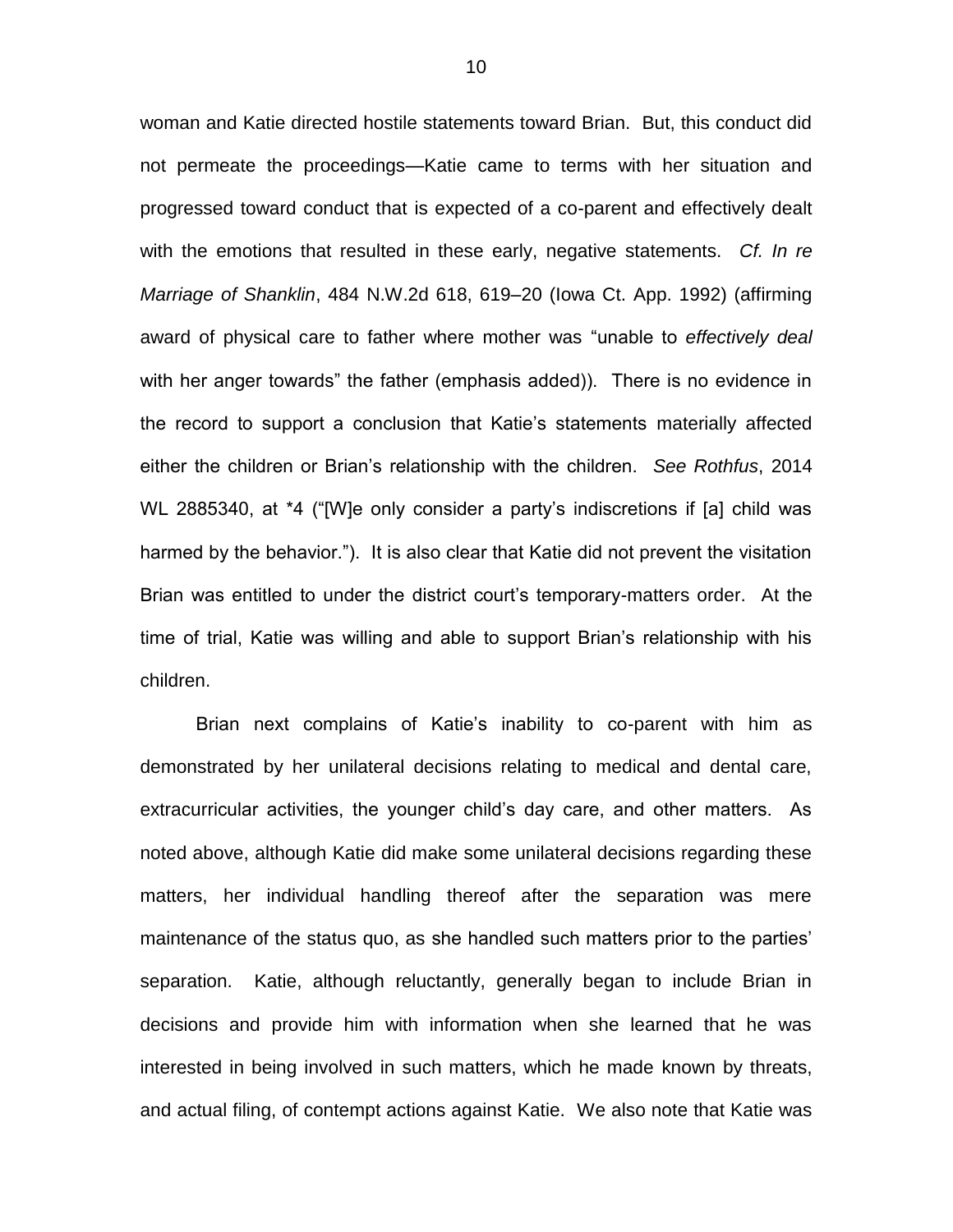not the only party to engage in unilateral decisions, as Brian did the same with regard to the children's religious education.

Brian also argues that "as an historically equal physical care provider of the parties' minor children, [he] can provide the superior and more stable living arrangement for the minor children over the long term." We do consider "[w]hether both parents have actively cared for the child[ren] before and since the separation." Iowa Code § 598.41(3)(d); *see also In re Marriage of Roberts*, 545 N.W.2d 340, 343 (Iowa Ct. App. 1996) ("Although certainly not controlling, due consideration should be given to the fact [one party] has been the historical primary care giver during the marriage."). First and foremost, Brian's status as an alleged "*equal* physical care provider" does not entitle him to physical care. Nor do we find that the care the parties provided to the children was equal. As noted, we find that Katie was the primary caregiver of the parties' children both before and after the parties separated. Although Katie's status as the primary caregiver does not automatically entitle her to physical care in this dissolution proceeding, "[t]he role of primary caretaker is . . . critical in the development of children, and careful consideration is given in custody disputes to allowing children to remain with the parent who has been the primary caregiver." *In re Marriage of Wilson*, 532 N.W.2d 493, 495 (Iowa Ct. App. 1995).

Brian finally argues his "home is more stable, permanent, and wholesome than Katie's," and he is therefore entitled to physical care of the children. We recognize that it is in the children's best interests to be placed in stable and wholesome environments, *see In re Marriage of Carrico*, 284 N.W.2d 251, 254 (Iowa 1979), but Brian's argument on this point is largely materialistic. He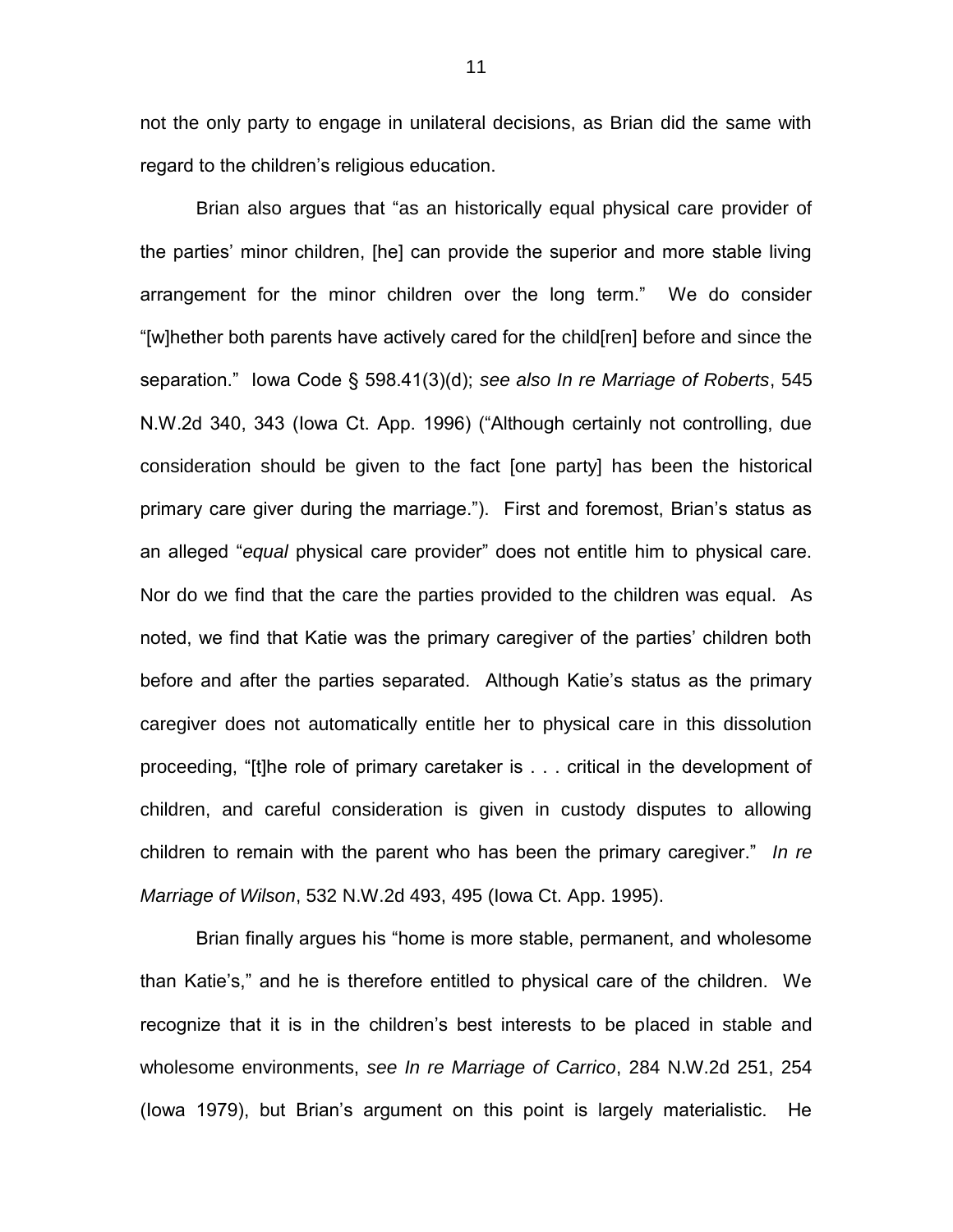compares his "big, beautiful home" to Katie's home which is akin to "a very small apartment." We are less concerned with the material aspects of the parties' environments and more concerned with the stability and continuity that will be provided in those environments. Although Katie's residence may be temporary and not as lavish as Brian's, there is nothing in the record to support Brian's argument that the environment Katie will provide for the children is less "stable" or "wholesome" than the environment he can provide in his "big, beautiful home."

We find that allowing the children to remain with Katie, who has been their primary caregiver, enables the children to have stability and continuity in their lives and is therefore in their best interests. *See Hansen*, 733 N.W.2d at 696–97; *In re Marriage of Knight*, 507 N.W.2d 728, 730 (Iowa Ct. App. 1993). Although, we think it is a close call as to which parent is better able to support the children's relationship with the other parent, upon our review of all the evidence, we defer to the district court's decision after its opportunity to hear and observe the parties at trial. We therefore affirm the district court's decision to place physical care with Katie.

#### **IV. Visitation**

Brian alternatively argues he "should be awarded significantly more visitation with the children" because "[l]iberal visitation rights are in the children's best interest." He requests that his parenting time be returned to what it was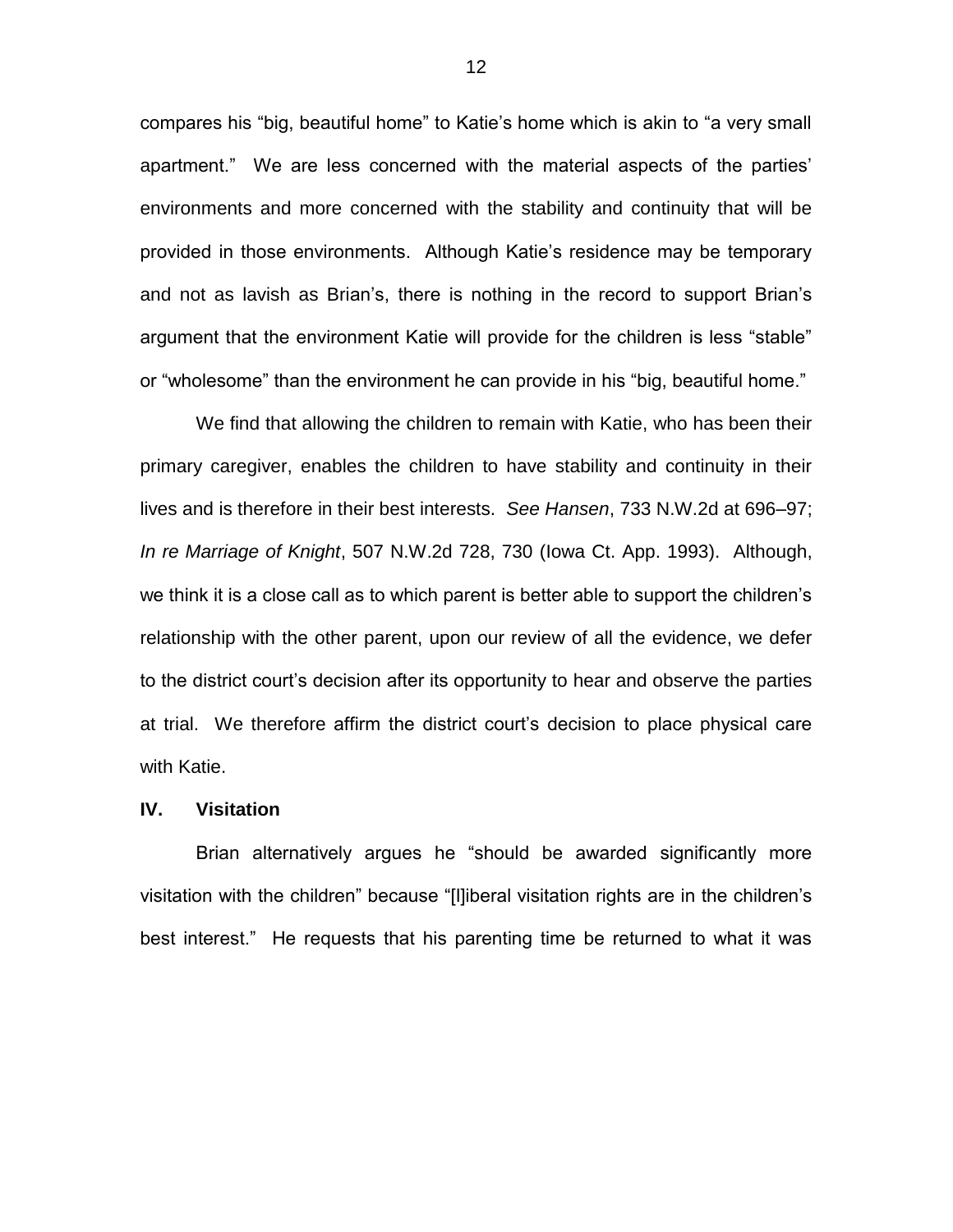under the temporary-matters order and that his child support be recalculated accordingly.<sup>7</sup>

"Liberal visitation rights are in the best interests of the children" and children "should be assured the opportunity for the maximum continuing physical and emotional contact with *both* parents." *In re Marriage of Ruden*, 509 N.W.2d 494, 496 (Iowa Ct. App. 1993); *accord* Iowa Code § 598.41(1)(a). "Although liberal visitation is the benchmark, our governing consideration in defining visitation rights is the best interests of the children, not those of the parent seeking visitation." *In re Marriage of Brainard*, 523 N.W.2d 611, 615 (Iowa Ct. App. 1994).

Brian contends he is entitled to more visitation because Katie refuses to involve him in decision making and does not support his relationship with the children. We have already addressed these issues and do not find that Brian's concerns warrant an increase in his parenting time. Based on the circumstances of this case, we conclude the district court's visitation schedule providing Brian with parenting time every Wednesday and on alternating weekends was not unreasonable. *Cf. In re Marriage of Dorman*, No. 07-0511, 2007 WL 3085907, at \*3 (Iowa Ct. App. Oct. 24, 2007) (ordering a similar visitation schedule for a noncustodial parent); *In re Marriage of Lacaeyse*, 461 N.W.2d 475, 477 (Iowa Ct. App. 1990) (same); *In re Marriage of Muell*, 408 N.W.2d 774, 777 (Iowa Ct App. 1987) (same). Additionally, under the decree, the parties are free to agree to

 $7$  Under the temporary-matters order, Brian had six nights of parenting time per twoweek period. Under the decree, Brian has four nights of parenting time per two-week period.